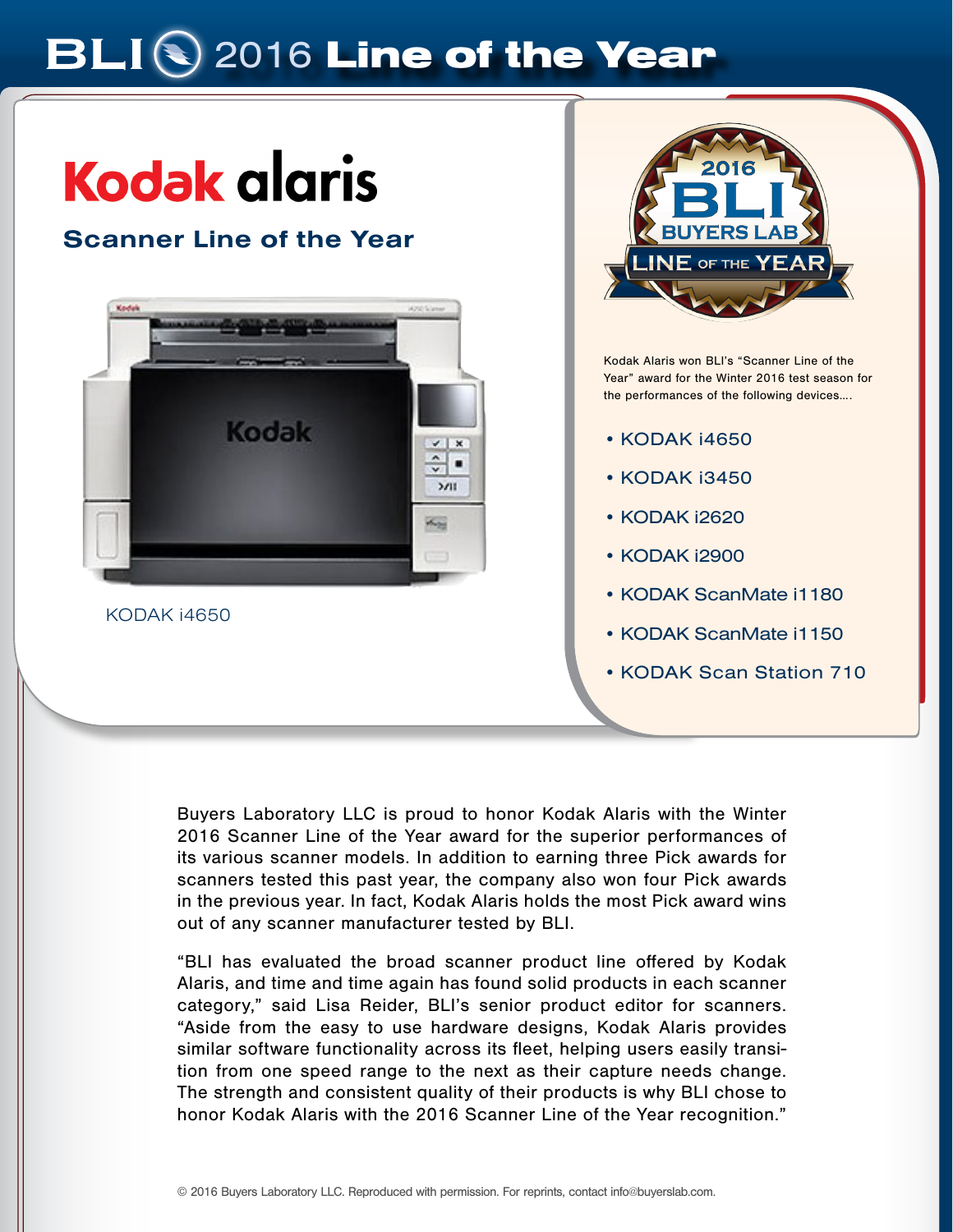The company provides scanners in workgroup, departmental, network and production categories ranging in speed from the 20-ppm (40 ipm) ScanMate i940 to the 210-ppm (420 ipm) i5850. Users can further customize Kodak Alaris scanners thanks to the available flatbed options, additional software bundles and imprinter accessories (varies by model). The company also offers a variety of consumable bundles to suit various budgets and scan volumes. And many of its products come bundled with three-year standard warranties to maintain reliability and help reduce costs.



KODAK ScanMate i1150

## Exceptional Reputation

Kodak Alaris scanners have earned their reputation. For proof, just look at the numbers. The company has achieved...

- 20 BLI Pick of the Year awards
- 27 Highly Recommended Lab Test Report seals
- 30 Highly Reliable Lab Test Report certificates
- 2 BLI Scanner Line of the Year awards



KODAK Scan Station 710 KODAK i2620



The closest competitors have a little more than

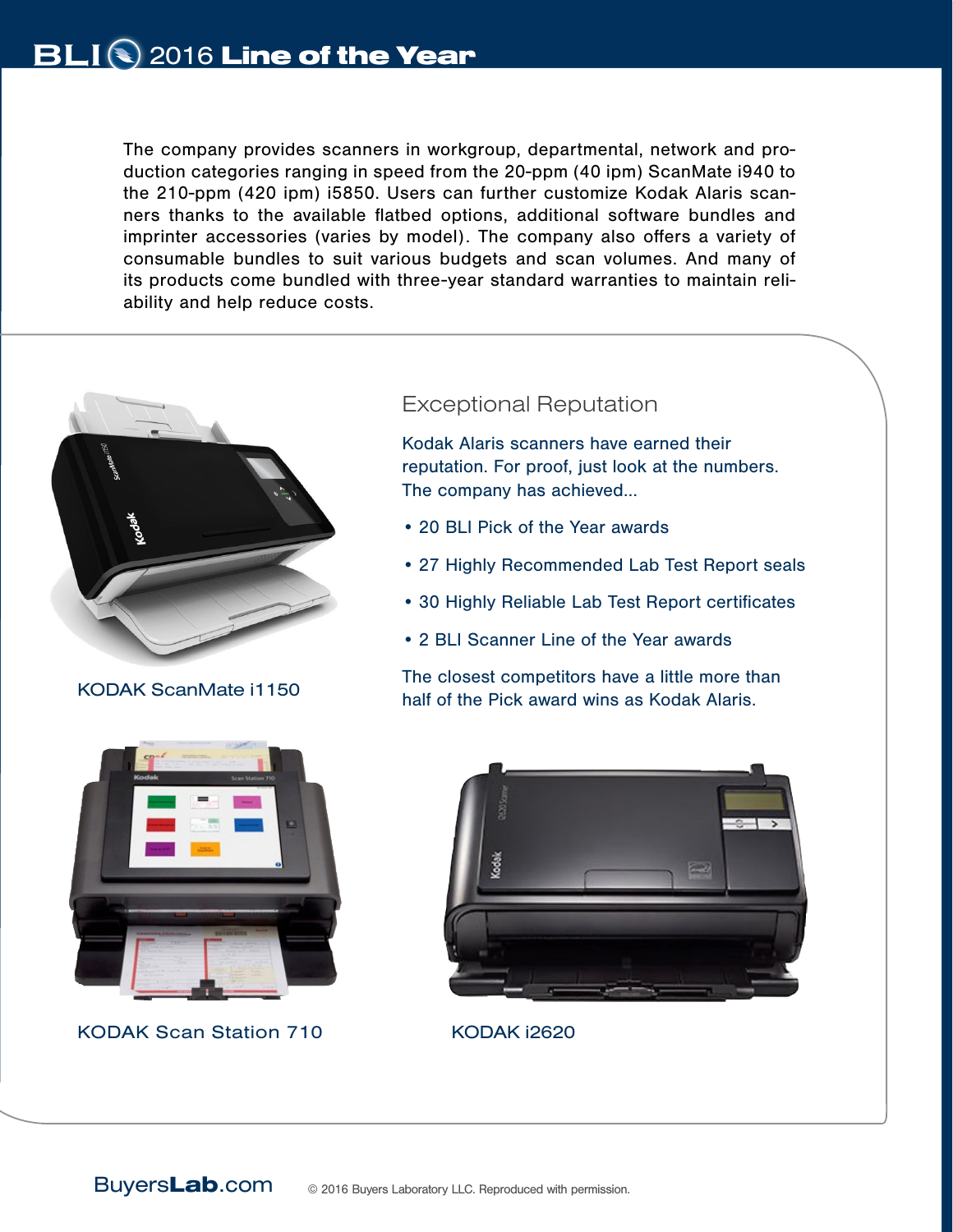"The Line of the Year award given to Kodak Alaris is strengthened by the fact that BLI has tested so many of its products. BLI and customers alike can rely on Kodak Alaris to manufacture quality scanners at affordable prices that help to expedite the capture process by including easy to use scan utilities and offering robust software options for more advanced capture environments," said BLI Manager of Lab Operations Joe Ellerman.

# "Customer environments

are rarely pristine, so no matter what the product family, we optimize our systems for the highest level of real-world performance," said Tony Barbeau, VP products & solutions, Information Management division, Kodak Alaris. "Kodak Alaris' Intelligent Document Protection (IDP) feature is a great example of this. Documents that are stapled, folded or delicate are at risk of being damaged when moving through an auto feed paper transport. With IDP, the paper transport automatically stops at the first indication of document damage, so users can preserve the document and the information it contains. Our engineers are always thinking about how to address these types of real world challenges. When we win an award of this magnitude, it's an excellent proof point that all their hard work is paying off."



## Tony Barbeau

VP products & solutions, Information Management division, Kodak Alaris